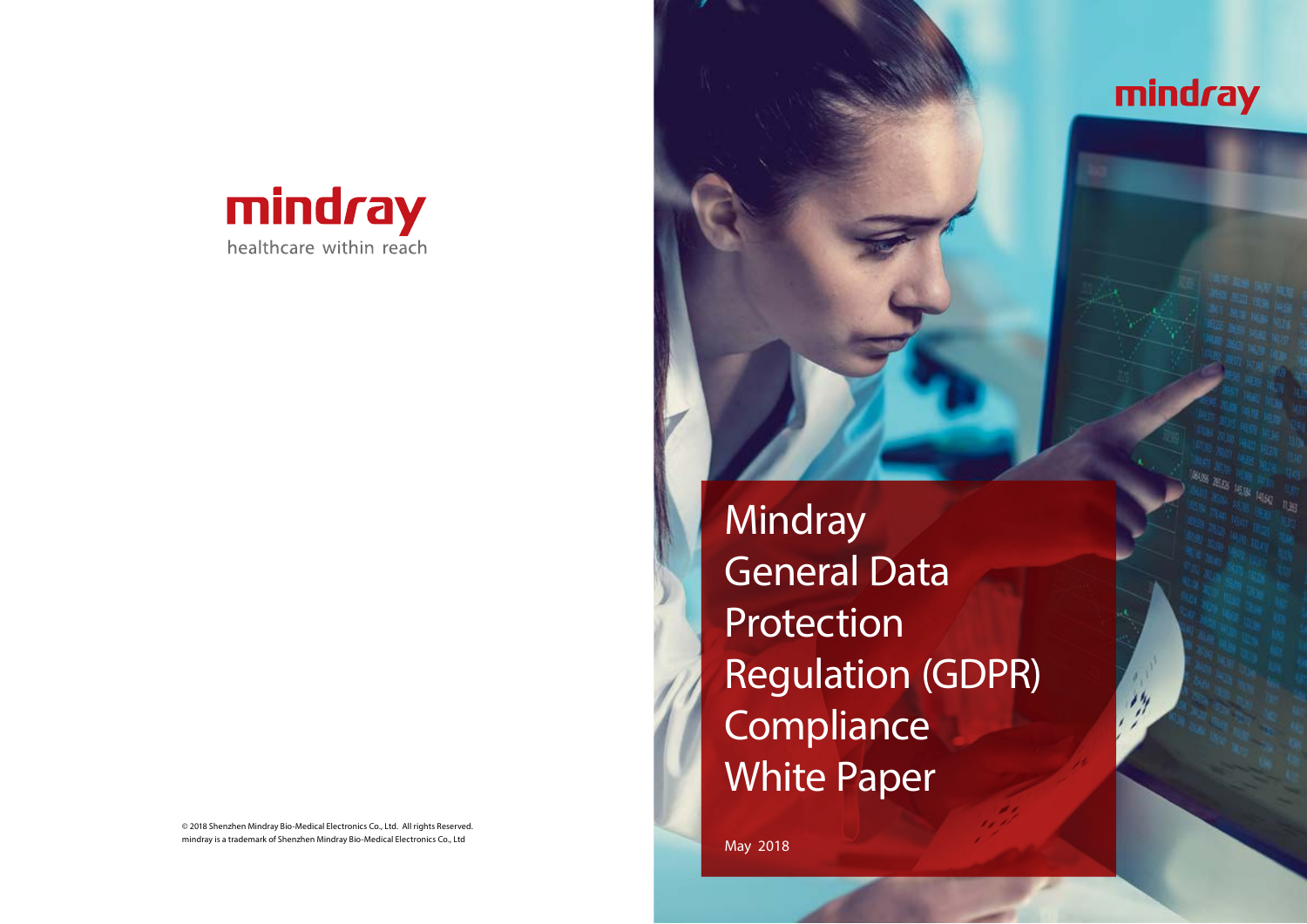

## **Contents**

#### **Introduction**

#### **About Mindray**

Our Company Our Vision Our Mission Our Commitment

## **GDPR briefing**

GDPR Overview: A Reg Is Mindray well prepar

### **How we protect our**

Mindray General Data Mindray GDPR Compli Mindray Corporate Pra *1. Privacy by Design* 2. Data Lifecycle Manageme. *3. Privacy Notice 4. Decontamination Process*

#### **How our products a GDPR**

GDPR Principles Relati *1. Purpose Limitation 2. Data Minimization 3. Storage Limitation 4. Integrity and Confidentiality 5. Accountability*

GDPR Rights of the Data Subject *1. Right of access by the data subject 2. Right to rectification 3. Right to erasure (Right to be forgotten) 4. Right to data portability*

**01**

|                                                                                                               | 02 |
|---------------------------------------------------------------------------------------------------------------|----|
|                                                                                                               |    |
|                                                                                                               | 03 |
| gulatory Change<br>red for GDPR?                                                                              |    |
| <b>r</b> clients information                                                                                  | 04 |
| Protection Regulation (GDPR) Programme<br>iance Programme Organisation Chart<br>actices in Privacy Protection |    |
| ent                                                                                                           |    |
|                                                                                                               |    |
| are designed to meet the requirements of                                                                      | 12 |
| ing to Processing of Personal Data                                                                            |    |
|                                                                                                               |    |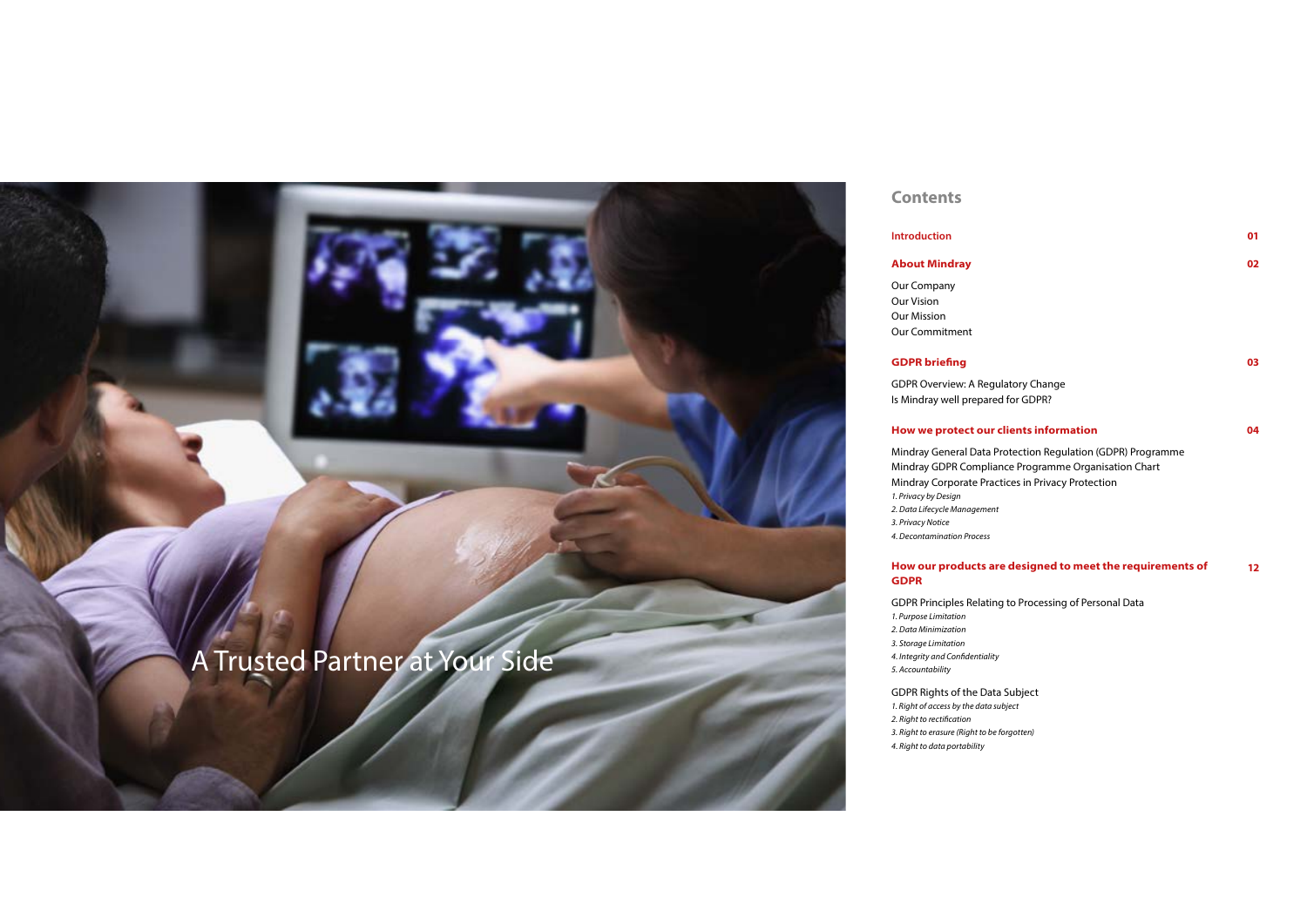As a leading global developer, manufacturer, and supplier of medical devices, Mindray is dedicated to deliver high-quality, richly featured medical products making healthcare more accessible and affordable around the world. Since founded in 1991, Mindray has been striving not only to provide medical devices and industry solutions, but also practice corporate value into every aspect of company. To better serve clients, Mindray follows the most stringent international and FDA manufacturing and quality control standards in each of its state-of-the art manufacturing facilities, ensuring efficiency and traceability throughout the entire process.

This White Paper aims to provide our clients and stakeholders information to better understand the Mindray privacy policy. Specifically, this White Paper describes how Mindray implements its privacy policy to collect, store, transfer and delete data in the process of product design,

manufacture, sales and use. With the approaching effective date of General Data Protection Regulation (GDPR) of European Union, Mindray has been taking effective actions to comply with GDPR compliance frameworks. Mindray is a leading practitioner at the forefront of industry compliance practices all along.

In this White Paper, it will help you to understand:

- Mindray's overall privacy protection policy, including guiding principles adopted by Mindray Headquarters and its subsidiaries;
- Mindray GDPR compliance programme illustrating the corporate governance and internal controls with regards to the considerations of privacy protection;
- The mechanism of Mindray's products, including PMLS, IVD, MIS, on how to collect, store, transfer and delete data.

#### *Disclaimer:*

*This White Paper is provided solely for informational purposes and aimed to help existing and prospective business partners understand how Mindray may facilitate your compliance with the GDPR. It shall not be construed or used as*  legal advice about the GDPR, its implementing rules or regulatory guidelines. The White Paper summarises Mindray's *GDPR compliance measures and status as of the release date of this document, and is subject to future changes without prior notice. As each business partner may have substantially different demands and may be operating under different personal data protection regimes, Mindray strongly encourages you to obtain properly customised*  legal advice on personal data protection in general and the GDPR compliance in particular. This White Paper does *not constitute or create any warranties, responsibilities, representations, contractual commitments, conditions, endorsement or assurances from Mindray.*

## **Introduction**

#### **Our Company**

Mindray is a leading global designer, developer, and manufacturer of medical devices and solutions, dedicated to making better healthcare more accessible to humanity. Since its foundation in 1991, Mindray has been exclusively focused on the medical industry in the fields of Patient Monitoring & Life Support, In-Vitro Diagnostics, and Medical Imaging. Mindray strives to be innovative, accessible, localized, and responsible. Mindray's insightful, human-centric research creates solutions that are designed with accessibility in mind, resulting in ease-ofuse solutions in any solution.

With corporate headquarters located in Shenzhen, China, and 42 international subsidiaries with branch offices in 32 countries, Mindray has approximately 7,500 employees worldwide. Eight global R&D centers and an industry leading investment of 10% of annual revenue into research and development further demonstrates Mindray's commitment to innovation and advancing technology in a global market.

**Our Vision**

Better healthcare for all.

#### **Our Mission**

Advance medical technologies to make healthcare more accessible.

#### **Our Commitment**

Mindray is strongly committed to protecting the privacy of personal data that they maintain about our clients, employees and other individuals. As part of this commitment to privacy, Mindray regularly reviews its data protection practices to comply with applicable laws, industry standards and best practices. In preparation for May 25, 2018, when the European Union's General Data Protection Regulation (GDPR) will be enforced, and because of other territorial regulations impacting privacy, a GDPR compliance programme has been initiated to provide on a basis for, and a consistent approach to, data protection compliance across the Mindray Headquarters and European subsidiaries. All related subsidiaries are now in the process of implementing the requirements of GDPR, building on existing confidentiality and security processes and standards. The new GDPR compliance programme are extensive and cover multiple functional areas and aspects of our business, all in pursuit of accountability and transparency in how Mindray collects, process, protects and disposes of personal data. Despite that the present GDPR compliance program will finish in May 2018, Mindray's continuous improvement in this area is a long lasting mission.

# Part 1 **About Mindray**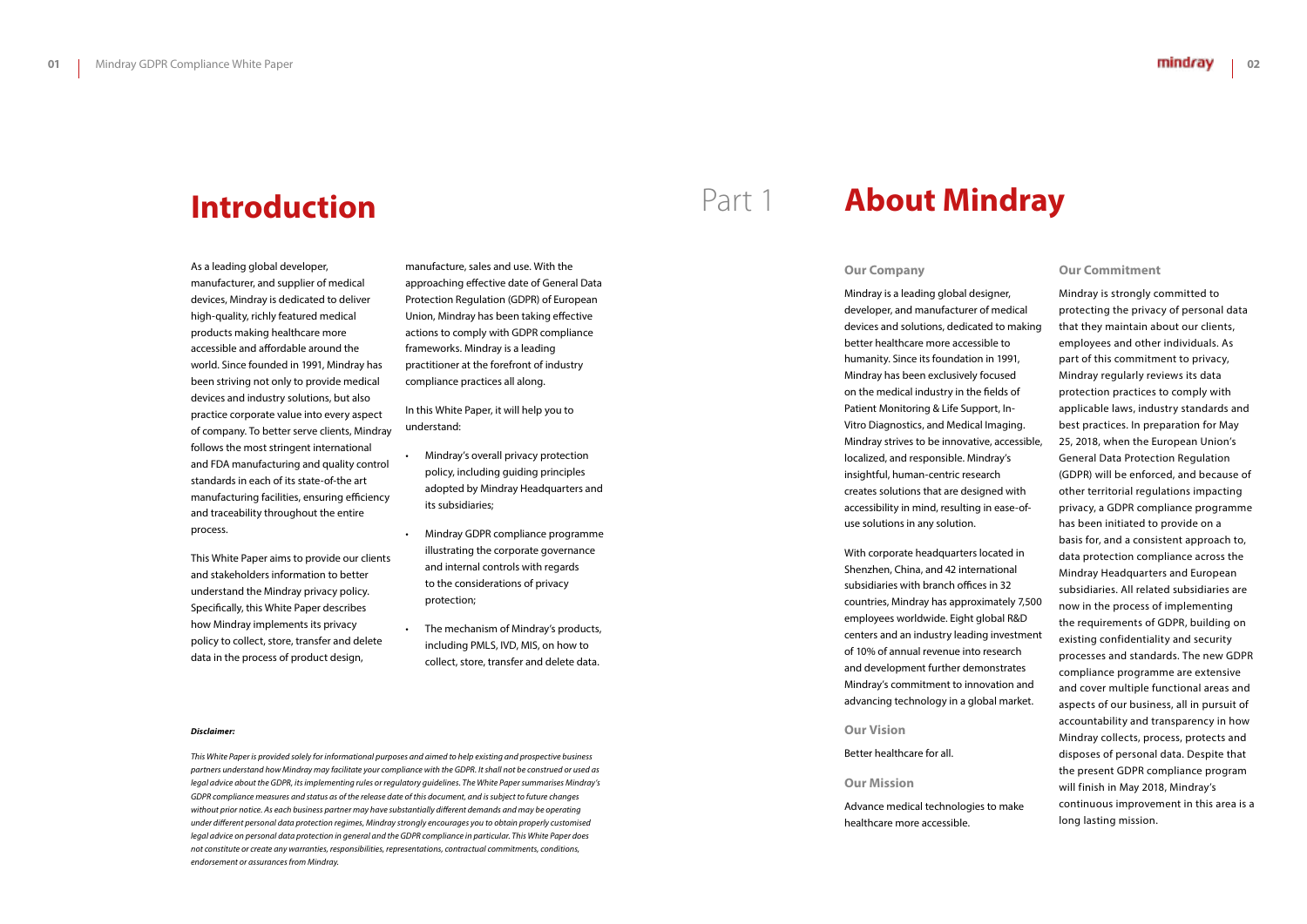## **GDPR Overview: A Regulatory Change**

As is becoming effective in May 25, 2018, General Data Protection Regulation (GDPR) will deal personal data and intend to give individuals more control over their data. The new GDPR will impose a regulatory framework on Europe and the wider world for the processing of personal data relating to an individual in the EU. Compared to the prior regulation, GDPR shifts the focus from organisational responsibilities to the rights of individuals by strengthening their ability to know where it is, how it is being used, to make sure it is correct, to have it deleted or transferred, and to object to it being used.

This regulation shift changes the way organisations or companies to collect and process data, especially some categories of personal data (health, ethnicity, religion, biometrics, sexual orientation, etc.) having even more demanding conditions. Accordingly, there is a new requirement for organisations or companies to document their processing activities of how they are protecting personal data and using lawfully, fairly and transparently.

**Is Mindray well prepared for GDPR?**

Mindray is working closely with its staff, clients and third parties about GDPR compliance programme between Headquarters and Europe. According to GDPR requirements, Mindray implements reasonable and appropriate organisational and technical measures to ensure that the nature, scope, context and purpose of our products are under regulation framework.

# Part 2 **GDPR briefing**

*Mindray practices "Privacy by Design" and our products have been designed with the considerations relevant to GDPR requirements from the beginning of the project and throughout the entire lifecycle.*

**Mindray General Data Protection Regulation (GDPR) Programme**

Given Mindray's global footprint and expansive business model, our firms and subsidiaries sit at the convergence of market demands and regulatory forces related to data, especially the GDPR which is coming into effect on May 2018.

Mindray intends to build the programme on the existing Information Protection Standard and is designed to achieve a level of enhanced baseline uniformity across the globe, informed chiefly by the prevailing and dominant legal requirements, emerging client demands, and the need to facilitate the realisation of Mindray's commercial targets.

To better meet GDPR compliance requirements and protect customer's privacy, Mindray has launched a GDPR compliance programme positively and proactively. In accordance to GDPR compliance core areas, Mindray will demonstrate the security of the data processing and compliance with the GDPR on a continual basis, by implementing and regularly reviewing robust technical and organisational measures, as well as compliance policies in this White Paper.

**Mindray GDPR Compliance Programme Organisation Chart**

In accordance with the requirement of GDPR, Mindray improves and develops the corporate governance structure. The compliance governance structure is a modernised, accountability-based framework that facilitates internal control and response to data breach issues. The organisational structure should be clear and reliable so that every relevant department is involve in data protection activities. From top to bottom, the GDPR compliance organisational structure is as shown below.

# **How we protect our clients information**

# Part 3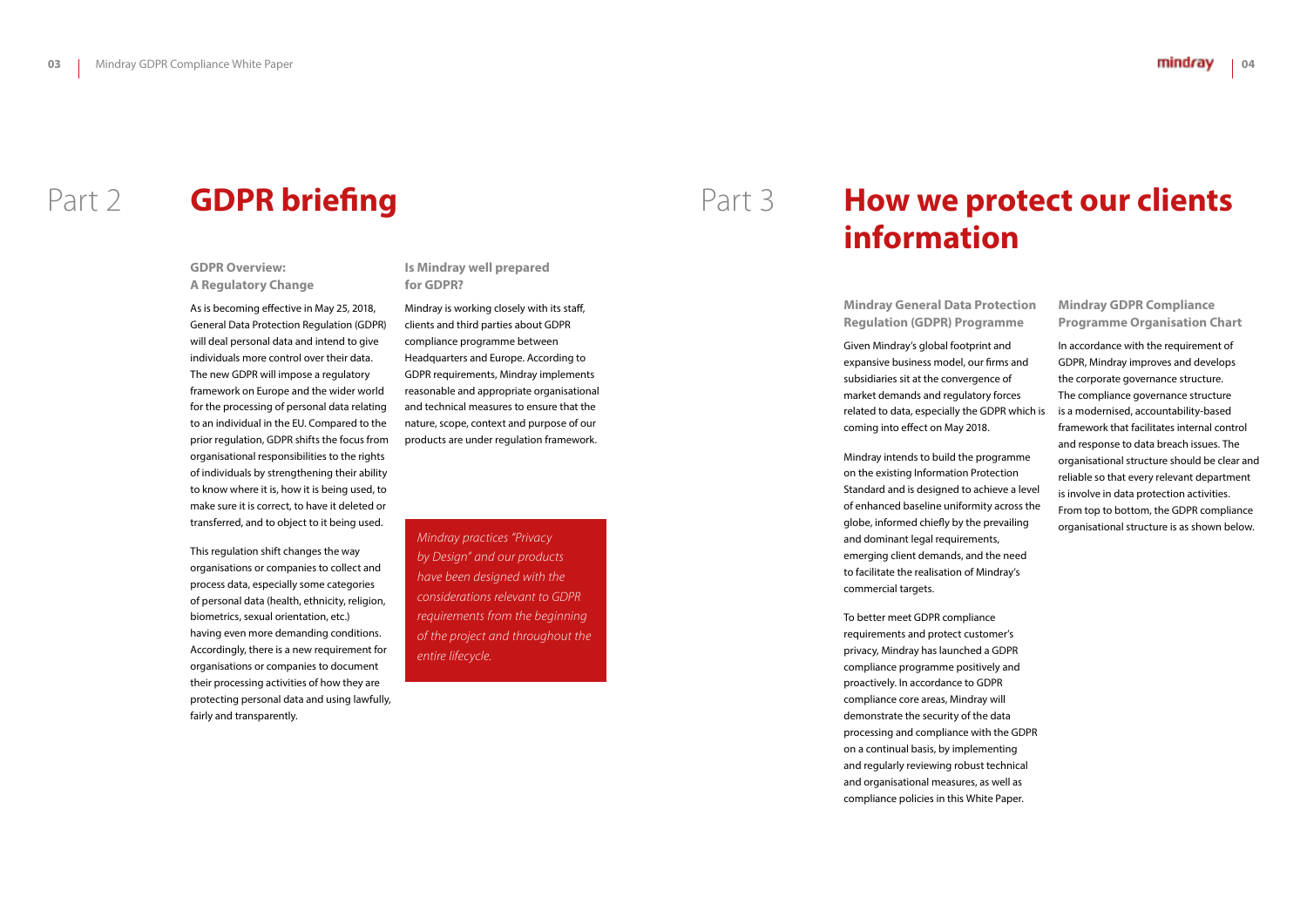The GDPR compliance organisational structure has been divided into three core responsibility areas and are as follows:

- The GDPR Compliance Senior Management provides compliance strategic vision and plan, as well as performs tactical and strategic management of the GDPR Programme;
- The Data Protection Officer (DPO) is in charge of daily compliance operation and coordinates the operation of internal departments, including subsidiaries of Europe;
- The internal departments within the company perform the day-to-day GDPR operational activities.

The Data Protection Officer (DPO) is the core role of the GDPR compliance programme. This role is responsible for the day-to-day operations of the compliance activities. The DPO is involved, properly and in a timely manner, in all issues which relate to the protection of personal data. The responsibilities of DPO are including:

- Managing compliance violations;
- Working with relevant business units to enhance their awareness and propose corrective measures;
- Following up with the updates from regulators and notifying the relevant parties;
- Determining the adequacy of the inclusivity of data protection clauses in contracts;
- Reviewing and commenting on the data protections clauses from client.

**Privacy Protection**

#### **1. Privacy by Design**

Privacy by Design is such an approach applied to system/product engineering that promotes privacy and data protection compliance from the beginning of project and throughout the entire lifecycle. Taking a Privacy by Design approach is an essential tool in minimising privacy risks and building trust with our clients. Designing projects, processes, products or systems with privacy in mind at the outset can lead to the benefits that include:

- Potential problems identified at an early stage, when addressing them will often be simpler and less costly;
- Increased awareness of privacy and data protection across an organisation;
- Organisations are more likely to meet their legal obligations and less likely to breach the laws;
- Actions are less likely to be privacy intrusive and have a negative impact on individuals. From a more essential and specific perspective, this approach will help organisations comply with their obligations under legislation. For example, General Data Protection Regulation (GDPR) from European Union clearly defines the requirements and obligations of company and organisation to take positive and effective measures of data protection. These measures can be classified into two types, organisational and technical. Organisations shall modify and optimise internal control processes



based on GDPR. This encourages a cultural change to consider privacy and security controls and safeguards throughout the data lifecycle process. Specifically, these controls contains the data minimisation, access controls, retention, accessibility and other factors in the design phase.

Since its foundation, Mindray has attached great importance to the privacy protection of its clients all along. A completely well-designed and stringent internal control system has established and been implementing for more than two decades. With the approaching effective date of GDPR, Mindray takes effective actions in advance to comply with the regulation. Specifically, Mindray develops a practical work plan to assess and improve current processes as shown below.

- Privacy Impact Assessment (PIA): Assess current-state privacy controls throughout product development lifecycle, and identify compliance gaps and risks in data privacy;
- Privacy-by-Design (PbD) Implementation Roadmap: Assist in the design and implementation of PbD framework at enterprise level, with enhancements to technology, policies, procedures, and operations;
- PbD Recommendations Report: Continuously enhance and update privacy controls in response to new risks and regulations.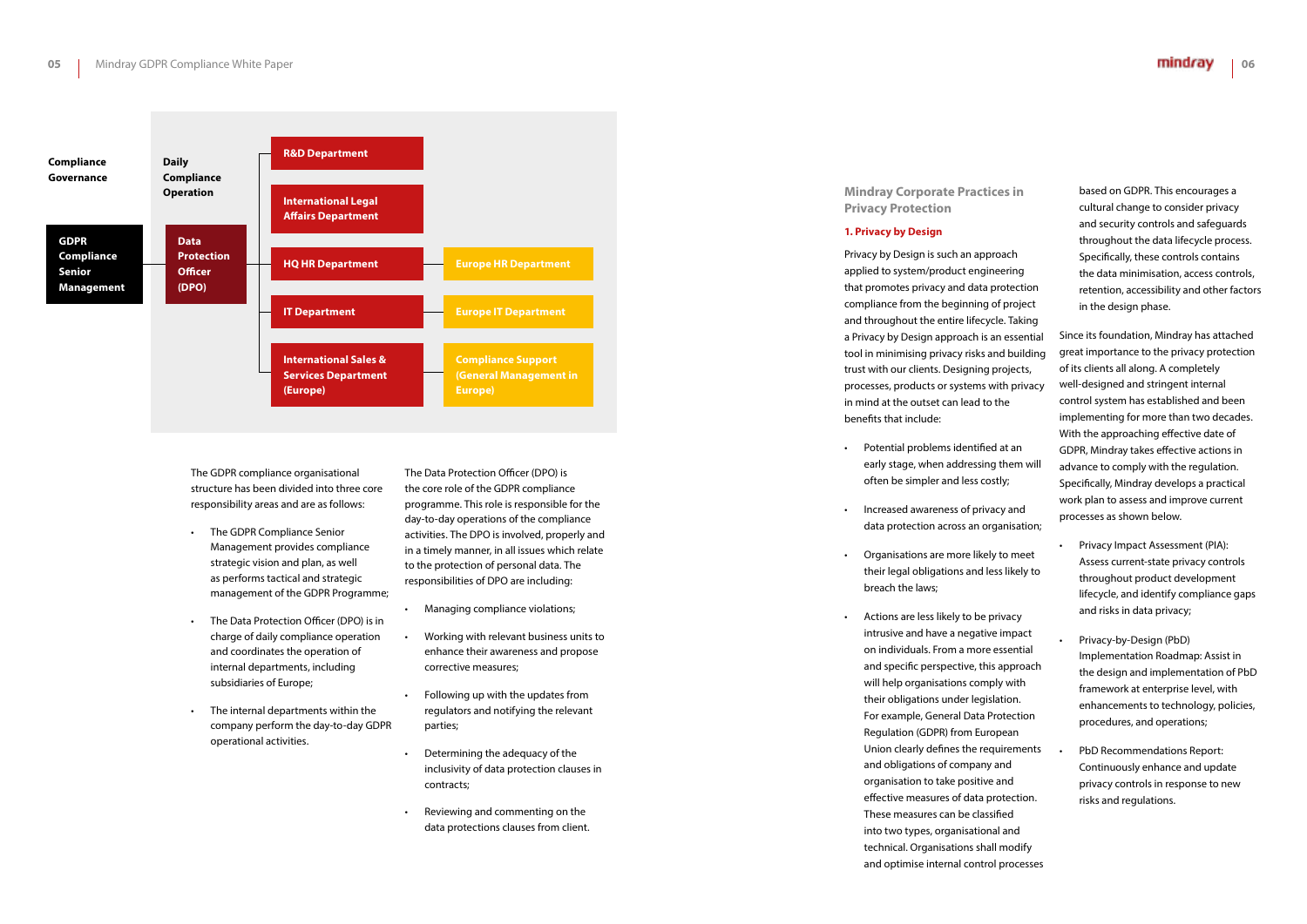Mindray hopes to protect client's privacy through practical and effective actions. This will benefit clients:

- Using information in a way that people would reasonably expect. This may involve undertaking research to understand people's expectations about how their data will be used;
- Thinking about the impact of your processing. Will it have unjustified adverse effects on them? and;
- Being transparent and ensuring that people know how their information will be used. This means providing privacy notices or making them available, using the most appropriate mechanisms.

#### **2. Data Lifecycle Management**

Data Lifecycle Management (DLM) is a policy-based approach to managing the flow of an information system's data throughout its life cycle: from creation and initial storage to the time when it becomes obsolete and is deleted.

DLM includes every phase of a "record" from its beginning to its end. To some extent, DLM means a corporate management control of all informational assets. During its existence, information can become a record by being identified as documenting a business transaction or as satisfying a business need. In this sense, DLM has been part of the overall approach of enterprise content management.

DLM, as a new management method, has the following on offer in order to promote business transformation and revolution:

- Fully incorporate the technical aspects, performance and cost along with the schedule requirements into a holistic work pack with complete traceability to client demands all through the lifecycle;
- Plan as well as implement the plan with complete configuration management of designs and documents including the program management artifacts;
- Seamlessly and securely collaborate and contribute to the existing knowledge base and share best practices across the total value chain;
- Have a unique master single source of truth of consolidated data with which are used to define most complex medical devices and platforms of Mindray and integrate a virtual global network of product developers, designers, production specialists, manufacturing engineers and service/ support teams.

Moreover, due to the huge value personal data and sever conseq of data leakage, major countries regions worldwide have acceler

| e of     | legislative process to protect personal    |
|----------|--------------------------------------------|
| uence    | data and privacy. General Data Protection  |
| s and    | Regulation (GDPR) from European Union is a |
| ated the | representative example.                    |

| <b>Country/Region</b> | <b>Law/Regulation</b>                                                  | <b>Issue Date</b> |
|-----------------------|------------------------------------------------------------------------|-------------------|
| United States         | Health Insurance Portability and Accountability<br>Act of 1996 (HIPAA) | 1996              |
| European Union        | <b>General Data Protection Regulation (GDPR)</b>                       | 2016              |
| China                 | People's Republic of China Network Security<br>Law                     | 2017              |
| Hong Kong SAR of PRC  | Personal Data (Privacy) Ordinance                                      | 1996              |
| Australia             | Privacy Act 1988                                                       | 1988              |
| New Zealand           | Privacy Act 1993                                                       | 1993              |
| Japan                 | Personal Information Protection Law                                    | 2005              |
| Republic of Korea     | Personal Information Protection Law                                    | 2011              |
| Republic of Singapore | Personal Information Protection Law                                    | 2013              |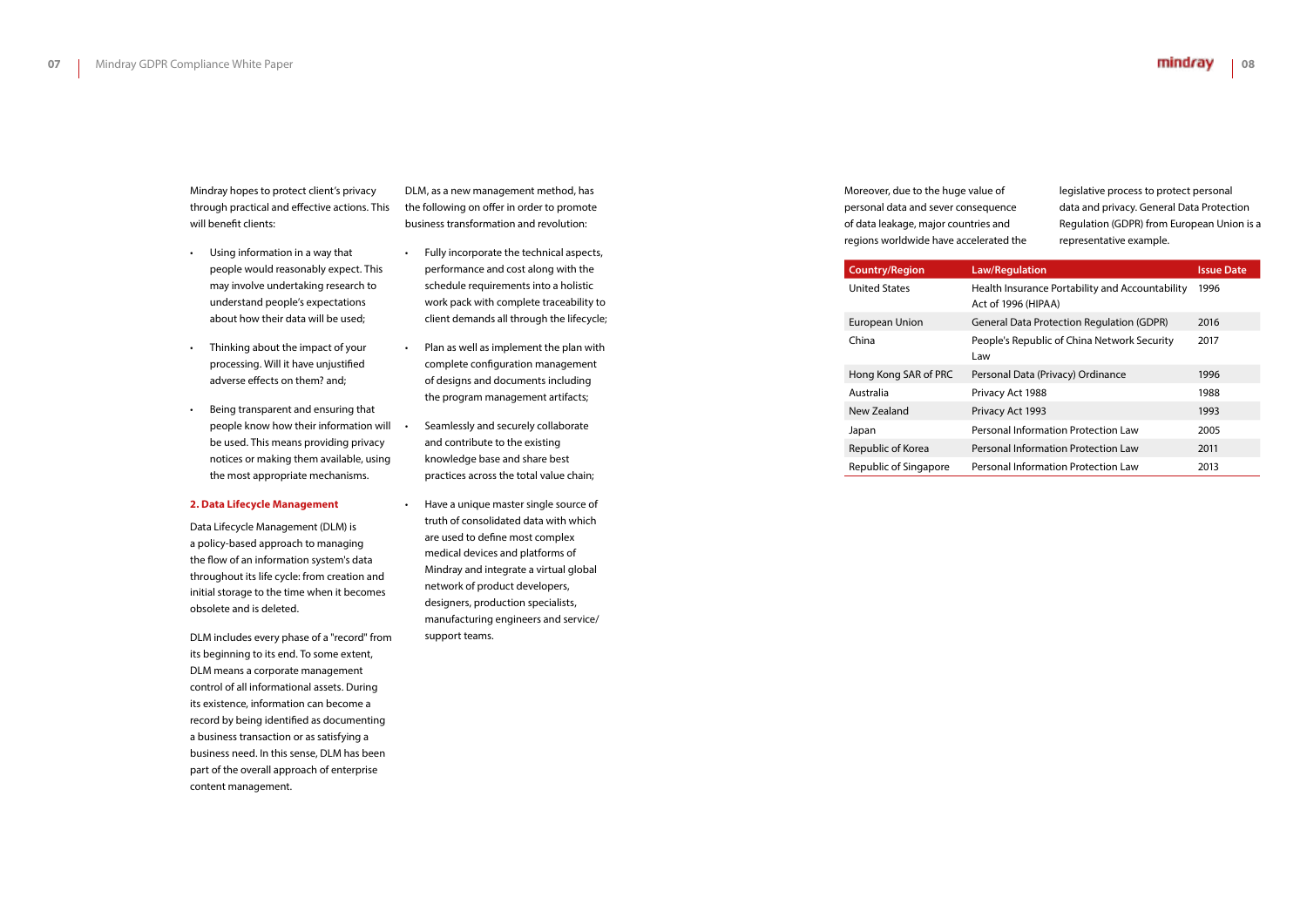What is more important is an understanding of what the GDPR is really seeking to achieve, what the real risk issues are; how to prioritise compliance activity; and how to build appropriate structures for compliance. The GDPR is seeking to (1) put people back in control of their personal

data and (2) improve the protections for personal data at the entity's side. Thus, the GDPR raises countless issues in operating environments such as Mindray. Under these circumstances, Mindray adjusts corporate governance and refines internal control policies in time to meet GDPR requirements.

#### *1. Data collection*

*The processes by which organisations collect data by various means and methods based on the identification of datasets required to achieve the defined purposes of the organization.*

#### *2. Data quality & pre-processing*

*The processes by which organisations transform raw data into an understandable format. Pre-processing involves steps such as cleansing incomplete, noisy or inconsistent data, integrating datasets together and correcting any discrepancies that arise therein, and transforming data by normalizing, aggregating and generalizing.*

#### *3. Data storage*

*The processes by which an organization stores data for access and use by various stakeholders.*

#### *4. Data access*

### **Phase** 1. Data Collection Mindray will about perso the cooperat contract; Mindray will product use with medica Mindray will requirement implementat testing phas Mindray wil

*Access of the data by stakeholder (both internal and external) who require the data to fulfil the processing activity. Access permissions may vary between read only, copy, write/edit, and delete.*

#### *5. Data transfer*

*The act of transferring data across systems internally within departments or intra-group, or the transfer of data to external third parties; some transfer could be cross-jurisdictional.*

#### *6. Data usage*

*The processing activities conducted to achieve the business purpose.*

#### *7. Data sharing*

*The disclosure of data from an organization(s) to a third party organization(s), or the sharing of data between different parts of an organization. This could be systematic, routine data sharing where the same data sets are shared between the same organisations for an established purpose; or exceptional, one-off decisions to share data for various purpose.*

> under the p standards o by law.

#### *8. Data retention or deletion*

*The archiving of data or secure disposal of data once the process purpose has been achieved, legislative retention requirements met and the defined and agreed retention timescales have expired.*

According to GDPR, Mindray div data lifecycle into several phase develops critical controls at each Mindray designs each critical co accordance with GDPR requiren

## **Data interactions**

company's business practice. Here takes data collection, data storage, data transfer phases as typical examples as shown in the table below:

2. Data Storage

| <b>Data Lifecycle</b> | <b>Mindray's Efforts</b>                                                                                                                                                                                                                                                                                                                                                                                                                                                                                                                                                                                                                                                                                                                                                                                                                                                      | <b>GDPR Core</b>                       |
|-----------------------|-------------------------------------------------------------------------------------------------------------------------------------------------------------------------------------------------------------------------------------------------------------------------------------------------------------------------------------------------------------------------------------------------------------------------------------------------------------------------------------------------------------------------------------------------------------------------------------------------------------------------------------------------------------------------------------------------------------------------------------------------------------------------------------------------------------------------------------------------------------------------------|----------------------------------------|
| <b>Phase</b>          | Mindray will clarify responsibilities and obligations                                                                                                                                                                                                                                                                                                                                                                                                                                                                                                                                                                                                                                                                                                                                                                                                                         | <b>Requirements</b><br>Consent         |
|                       | about personal information protection with                                                                                                                                                                                                                                                                                                                                                                                                                                                                                                                                                                                                                                                                                                                                                                                                                                    |                                        |
|                       | the cooperative medical institutions in signed<br>contract;                                                                                                                                                                                                                                                                                                                                                                                                                                                                                                                                                                                                                                                                                                                                                                                                                   |                                        |
| 1. Data               | Mindray will ensure that clinical trial participants or<br>product users have signed informed consent form<br>with medical institutions;<br>Mindray will follow the process control<br>Privacy by<br>requirements of Privacy by Design in the<br>Design<br>implementation of the software development and<br>testing phase;<br>Mindray will ensure only really necessary personal<br>identifiable information (PII) and protected health<br>information (PHI) collected.<br>Mindray will ensure collected data is stored<br>securely. Both logical and physical security control<br>measures are deployed under implementation;<br>Mindray will take appropriate measures<br>considering (1) the state of the art (2) the cost of<br>by Design<br>implementation (3) the nature, scope, context and<br>purposes of the processing and (4) the risk posed<br>to data subjects; |                                        |
| Collection            |                                                                                                                                                                                                                                                                                                                                                                                                                                                                                                                                                                                                                                                                                                                                                                                                                                                                               |                                        |
|                       |                                                                                                                                                                                                                                                                                                                                                                                                                                                                                                                                                                                                                                                                                                                                                                                                                                                                               | Data Concerning<br><b>Health Scope</b> |
|                       |                                                                                                                                                                                                                                                                                                                                                                                                                                                                                                                                                                                                                                                                                                                                                                                                                                                                               | Data Protection                        |
| 2. Data Storage       |                                                                                                                                                                                                                                                                                                                                                                                                                                                                                                                                                                                                                                                                                                                                                                                                                                                                               | Data Protection                        |
|                       | Mindray will ensure that, by default, collected data<br>isn't made available to an indefinite number of<br>people without some action by the data subject;                                                                                                                                                                                                                                                                                                                                                                                                                                                                                                                                                                                                                                                                                                                    | Data Protection<br>by Default          |
|                       | Mindray will ensure collected data will be stored<br>under the premise (1) as required by professional<br>standards or policies (2) as required or permitted<br>hv Low                                                                                                                                                                                                                                                                                                                                                                                                                                                                                                                                                                                                                                                                                                        | Lawful Retention<br>of Personal Data   |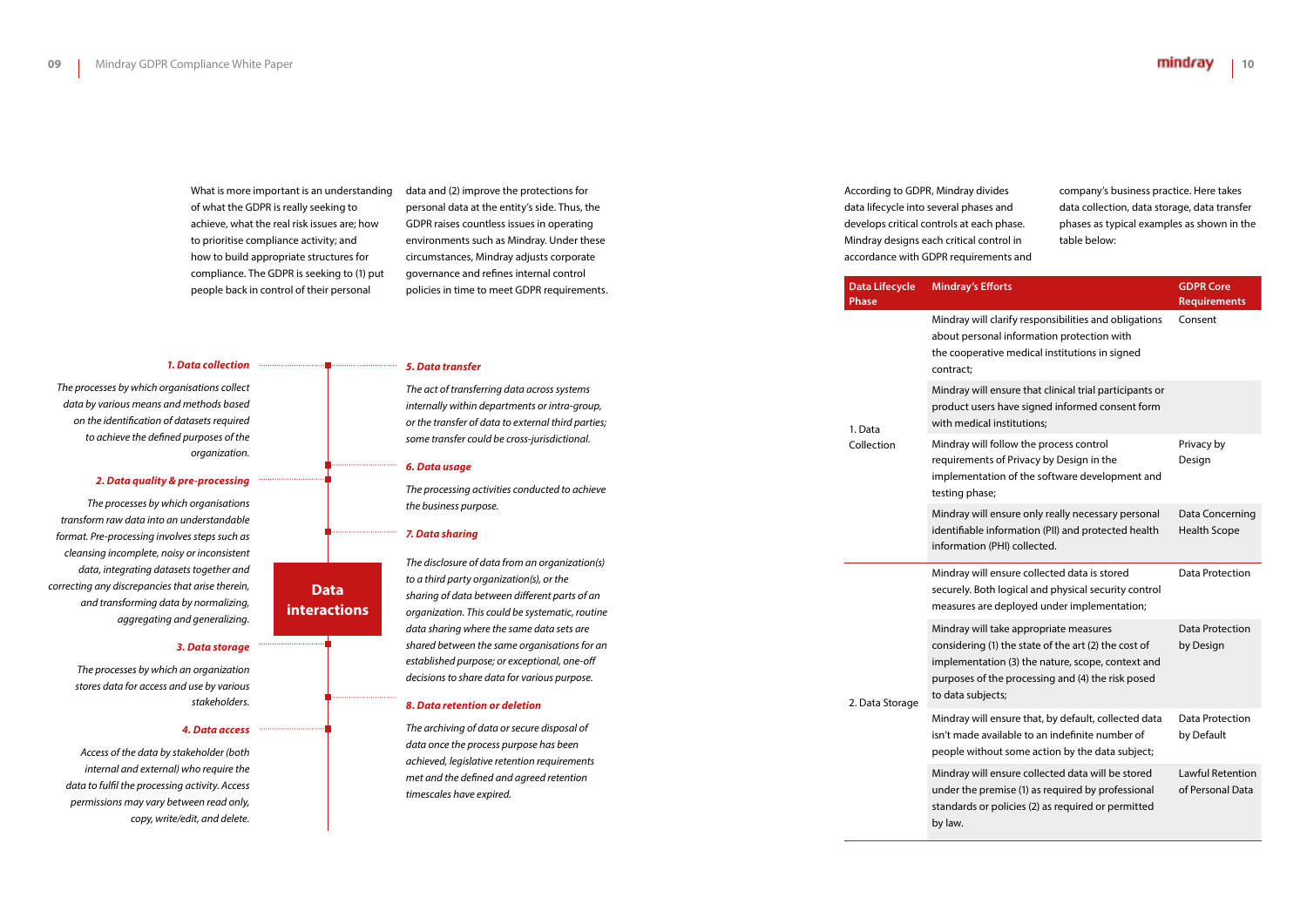| <b>Data Lifecycle</b><br><b>Phase</b> | <b>Mindray's Efforts</b>                                                                                                                                                             | <b>GDPR Core</b><br><b>Requirements</b> |
|---------------------------------------|--------------------------------------------------------------------------------------------------------------------------------------------------------------------------------------|-----------------------------------------|
|                                       | Mindray will ensure that the contract signed<br>between the medical institutions and test subject<br>includes the clause fully informs the test subject of<br>cross-border transfer; | Consent                                 |
| 3. Data Transfer                      | Mindray will ensure that there is a liability clause of<br>cross-border transfer between medical institutions<br>(data senders) and Mindray headquarters (data<br>receivers);        |                                         |
|                                       | Mindray will ensure the cross-border transfer of<br>data security and compliance;                                                                                                    | Data Protection                         |
|                                       | Mindray will ensure only the necessary data is<br>transferred to comply with the regulation.                                                                                         | Privacy by<br>Design                    |

#### **3. Privacy Notice**

Mindray respects and values user privacy. Accordingly, Mindray has drafted a detailed privacy notice to help user understand our privacy policy and responsibility. Mindray understands that users trust us with their data. Hence, Mindray takes this trust seriously and is committed to respecting each user's privacy and protecting the personal data we handle. There are two approaches to help users to better know the privacy policy of Mindray. The first one is the Privacy Notice link at the bottom of our website. The other one is in the email that is sent to our users. They can easily find the Privacy Notice link in the email and get more information from the external page. The Mindray Privacy Notice informs our users about the following topics regarding their privacy:

• What personal data will Mindray collect and process?

• How Mindray use your personal data?

- How does Mindray protect your personal data?
- With whom Mindray shares your personal data?
- How Mindray respects your privacy in marketing activities?
- How to request access to your personal data?
- How to contact Mindray?

#### **4. Decontamination Process**

Mindray has designed a decontamination process for demo machines to ensure all personal data has been wiped out prior to next use. The workflow regulates detailed procedures when the demo machines are returning. There will be a decontamination card attached to a demo machine after all workflow is finished. This card is used for declaration and traceable purposes.

Mindray's comprehensive product portfolio, built on a foundation of a thorough understanding of our customer's needs, enables us to offer the right solution for a number of different care environments, including pre-hospital care, emergency care, perioperative care and intensive care. Mindray's extensive global R&D network utilises cutting-edge technology and translates it into customised healthcare solutions. Mindray's integrated innovation platform combined with commitment to product and service quality has positioned Mindray as one of the leading clinical solution providers, making better healthcare more accessible to humanity.

While Mindray products insist on the pursuit of quality and technology, we are strongly committed to protecting user personal information as well. As part of our efforts to enhance personal data protection practices and comply with evolving regulations around data privacy, we have robust and practical measures at the product level to provide our users and clients in compliance with laws and regulations, e.g. GDPR.

With the approaching enforcement date of General Data Protection Regulation (GDPR), Mindray has taken reasonable and necessary measures to safeguard all the products that are in compliance. Mindray's products offer many built-in functionalities that help users lower the possibility of data breach incidents and respond to a data subject's requests.

The following descriptions are specifically illustrating our products' ability to ensure ongoing confidentiality, integrity, availability under the framework of GDPR. The tables below are an overview to show how our products are meeting the principles and data subject rights of GDPR.

# **How our products are designed to meet the requirements of GDPR**

## Part 4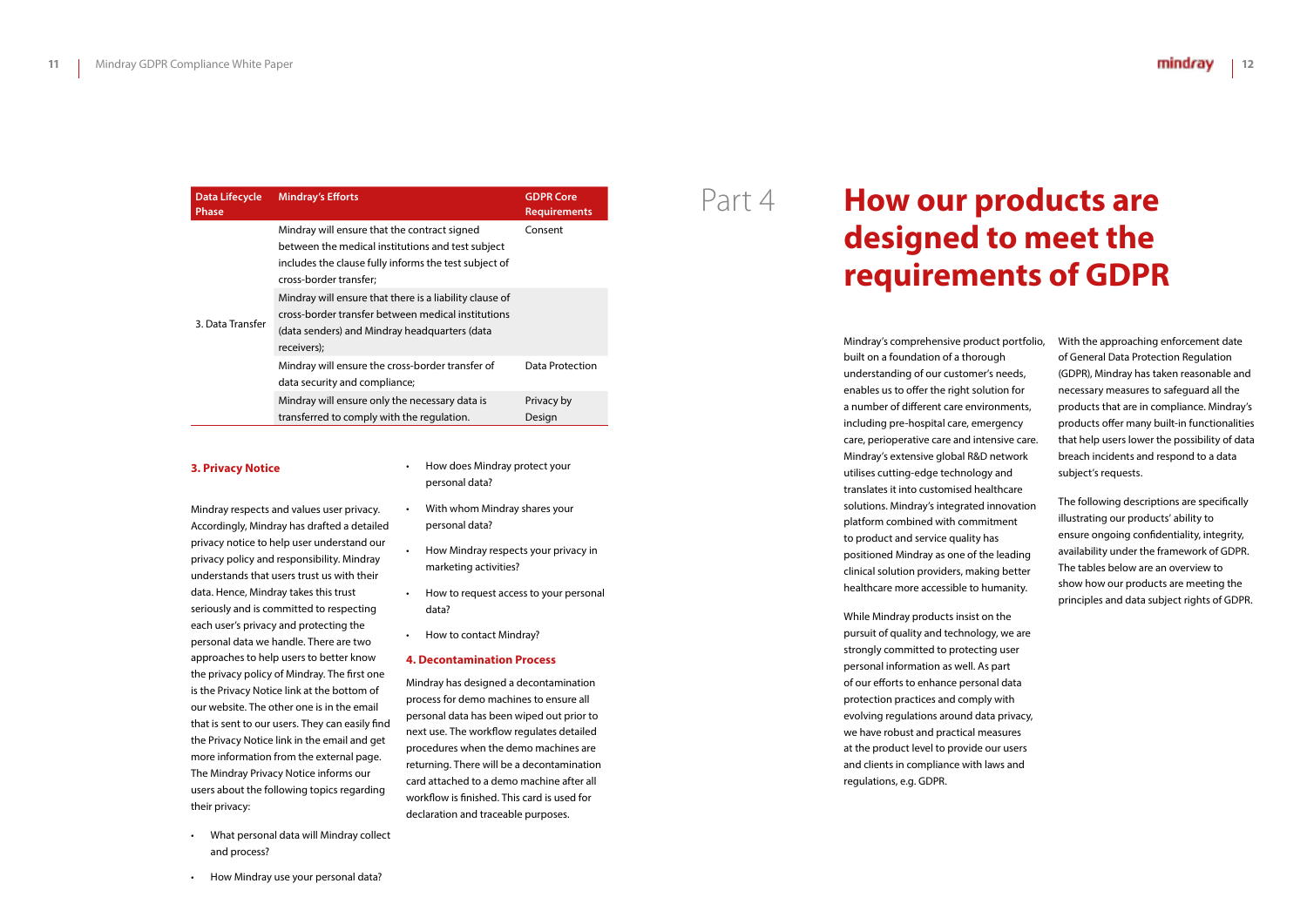| <b>GDPR principles relating to processing of</b><br>personal data |                                                      | <b>Products</b>              |                                        |
|-------------------------------------------------------------------|------------------------------------------------------|------------------------------|----------------------------------------|
|                                                                   | <b>Patient Monitoring and</b><br>Life Support (PMLS) | In-Vitro Diagnostic<br>(IVD) | <b>Medical Imaging</b><br>System (MIS) |
| Lawfulness, Fairness and Transparency                             | N/A                                                  | N/A                          | N/A                                    |
| <b>Purpose Limitation</b>                                         | $\bullet$                                            | $\bullet$                    | $\bullet$                              |
| Data Minimisation                                                 | $\bullet$                                            | $\bullet$                    | $\bullet$                              |
| Accuracy                                                          | N/A                                                  | N/A                          | N/A                                    |
| <b>Storage Limitation</b>                                         |                                                      | $\bullet$                    |                                        |
| Integrity and Confidentiality                                     | $\bullet$                                            | $\bullet$                    | ٠                                      |
| Accountability                                                    |                                                      |                              |                                        |

*Remarks: According to GDPR, the principle with N/A is not applicable to Mindray's product functionality because it is solely related to a controller's actions in nature. Mindray respects and is fully aware of the principle, however, the compliance to such principle is irrelevant to Mindray's product functionality.*

| <b>GDPR rights of the data subject</b>                                                                         |                                                      | <b>Products</b>                     |                                        |
|----------------------------------------------------------------------------------------------------------------|------------------------------------------------------|-------------------------------------|----------------------------------------|
|                                                                                                                | <b>Patient Monitoring and</b><br>Life Support (PMLS) | <b>In-Vitro Diagnostic</b><br>(IVD) | <b>Medical Imaging</b><br>System (MIS) |
| Right of access by the data subject                                                                            |                                                      |                                     |                                        |
| Right to rectification                                                                                         | $\bullet$                                            | $\bullet$                           |                                        |
| Right to erasure (Right to be forgotten)                                                                       | $\bullet$                                            | $\bullet$                           |                                        |
| Right to restriction of processing                                                                             | N/A                                                  | N/A                                 | N/A                                    |
| Notification obligation regarding rectification<br>or erasure of personal data or restriction of<br>processing | N/A                                                  | N/A                                 | N/A                                    |
| Right to data portability                                                                                      |                                                      |                                     |                                        |
| Right to object                                                                                                | N/A                                                  | N/A                                 | N/A                                    |
| Automated individual decision-making,<br>including profiling                                                   | N/A                                                  | N/A                                 | N/A                                    |

*Remarks: According to GDPR, the data subject's right with N/A is not applicable to Mindray's product functionality because it is solely related to a controller's actions in nature. Mindray respects and is fully aware of these rights, however, the compliance to such rights is irrelevant to Mindray's product functionality.*

**GDPR Principles Relating to Processing of Personal Data**

General Data Protection Regulation (GDPR) comes into effect on May 25, 2018. The new legislation leads to the most significant impact to both organisations and European citizens. In GDPR, it outlines seven principles in relation to process personal data. The GDPR principles form the fundamental conditions that organisations must follow when collecting, processing and managing the personal data for all European citizens.

#### **1. Purpose Limitation**

*GDPR Article 5 (b): collected for specified, explicit and legitimate purposes and not further processed in a manner that is incompatible with those purposes; further* 

This patient monitor is intended to be used for monitoring, displaying, reviewing, storing and transferring of multiple physiological parameters including ECG, heart rate (HR), respiration (Resp), temperature (Temp), pulse oxygen sa (SpQ.), pulse rate (PR), non-invasive blood pressure (NIBP), invasive blood pressure (IBP), cardiac output (C.Q.), carbon dioxide (CO,), oxygen (O,), anesthetic gas (AG), impedance cardiograph (ICG), bispectral index (BIS), respiration mechanics (RM), continuous cardiac output(PiCCO), central venous oxygen saturation(ScvO.), electroencephalograph (EEG), and neuromuscular transmission (NMT).

This monitor is to be used in healthcare facilities by clinical professionals or under their direction. It is not intended for helicopter transport, hospital ambulance, or home use.

A WARNING

• This patient monitor is intended for use only by clinical professionals or under their guidance. It must only be used by persons who have received adequate training in its use. Anyone unauthorized or untrained must not perform any operation on it.

*processing for archiving purposes in the public interest, scientific or historical research purposes or statistical purposes shall, in accordance with Article 89(1), not be considered to be incompatible with the initial purposes.*

The purpose of Mindray's products is clear and explicit. Our products are used for accurate diagnosis, safer patient care and other medical service purposes. The products are following Mindray's internal data protection policy and external legitimate law requirements. Mindray's products will never use patient's data for any other purposes beyond medical service. All the product's functions and detailed operation instructions can be found and checked in the product manual book.

#### Intended Use

 $\bigwedge$  vousneng The instrument is an automated chemistry analyzer for in vitro diagonity, one in channel Messurius and designed for in vitro quantitative determination of cliental chemistra in series, planes, we can conclude the series o When doming a clinical conclusion, please also refer to pattering clinical symptom and other two nearly.

*Source: PMLS BeneView T5/Bene View T8/BeneView T9 Patient Monitor*

*Source: IVD BS-2200M Chemistry Analyzer*

1151 CDP.54, DP.50T1

is intended for use in fittal, at dominal, pediatric, small arguedness t. thywid, testes, etc.), revenant and adult orghalic, trans-rectal, trans-vaginal, numeals-abrietal/ocuventional, superficial), cardiac/adult, preliatris), peripheral vascular.

*Source: DP-50/DP-50T Digital Ultrasonic Diagnostic Imaging System*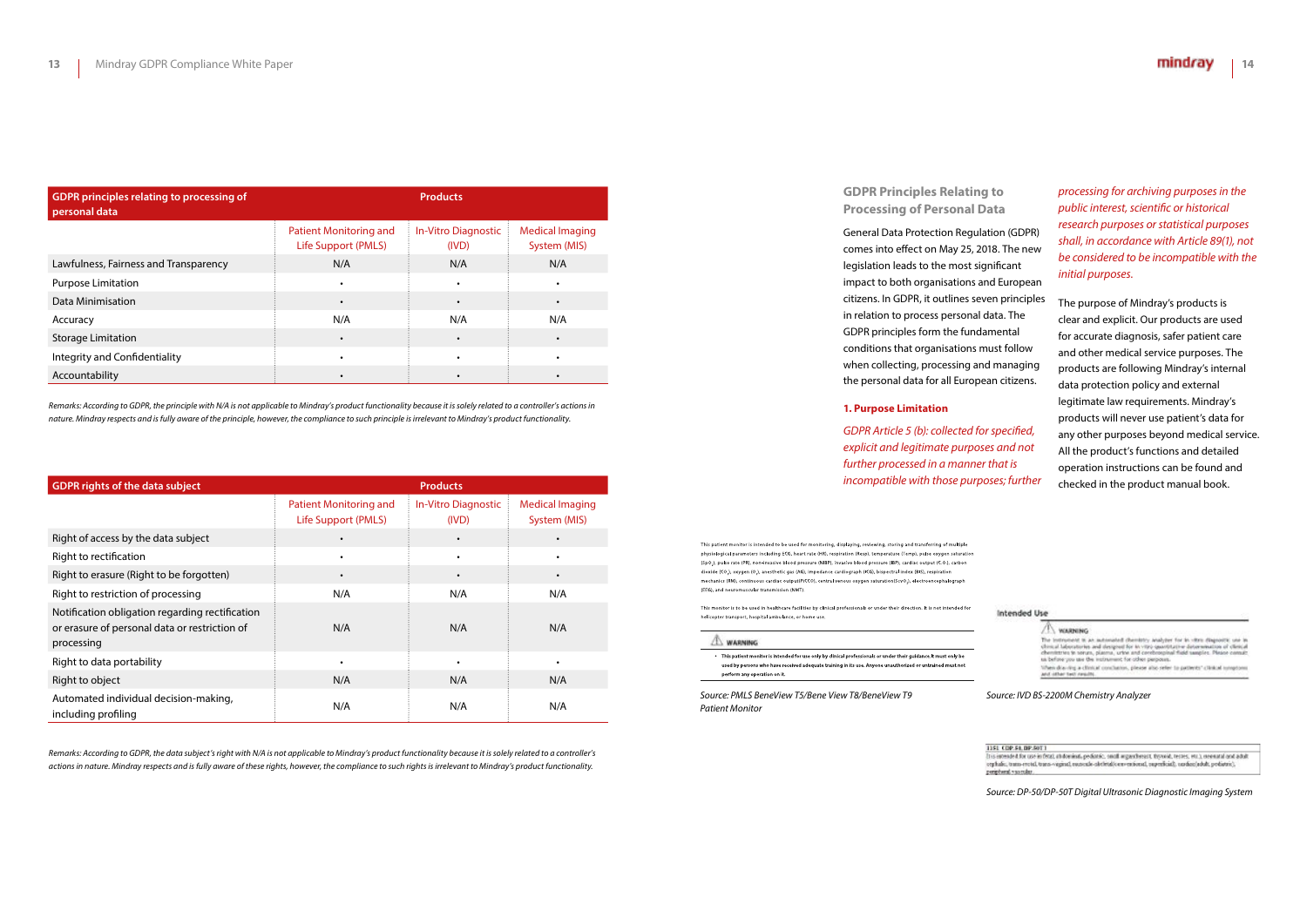#### **2. Data Minimisation**

*GDPR Article 5 (c): adequate, relevant and limited to what is necessary in relation to the purposes for which they are processed.*

Mindray ensures that personal data is collected for specified, explicit and legitimate purposes and not further processed in a manner that is incompatible with those purposes. Mindray will not collect extra personal data that is irrelevant with product use purpose. For example, Mindray's IVD products will collect the following information for medical service:

- Personally Identifiable Information
- Patient Name
- Gender
- Age

• Medical and Health Information

- Rack
	- Position
- ID
- Bar Code
- Patient ID
- Collection Time
- Test Date
- Ordering Date
- Operator
- Ordering Department
- Diagnosis
- Ordered By
- Comment

*Source: IVD BS-2200M Chemistry Analyzer*

#### **3. Storage Limitation**

*GDPR Article 5 (e): kept in a form which permits identification of data subjects for no longer than is necessary for the purposes for which the personal data are processed; personal data may be stored for longer periods insofar as the personal data will be processed solely for archiving purposes in the public interest, scientific or historical research purposes or statistical purposes in accordance with Article 89(1) subject to implementation of the appropriate technical and organizational measures required by this Regulation in order to safeguard the rights and freedoms of the data subject.*

| Rack                       | ID 5001 |             |    | Pos<br><b>Bar Code</b>   |   |           | <b>Clubre Complete</b><br>STAT |   |
|----------------------------|---------|-------------|----|--------------------------|---|-----------|--------------------------------|---|
| Patient ID                 |         |             |    | Collection Time          |   |           | Test Date 2015/ 0/24           | в |
| Patient Name               |         |             |    | Ordering Date 2015/ 8/24 | 히 | Operator  |                                | Y |
| Gander                     |         |             | v  | Ordering Dept            | v | Diagnosis |                                | v |
| $A\Omega^*$ 2              |         | <b>Year</b> | v  | Oldered By               | v | Comment   |                                |   |
| Collection Date 2015/ 8/24 |         |             | ۰ſ |                          |   |           |                                |   |

The system has a limited storage capacity and can store a maximum of 50,000 samples. The results with the earliest date will be overridden when the capacity is exceeded. The system allows deleting of routine samples, emergent samples and controls, while they are sent to the LIS host or printed out. When the system status is

Mindray products support users to adhere to the GDPR principle of Storage Limitation. Our products enable a built-in function that can delete patient information stored in it when it is no longer necessary or after it is used. Our users can use this function to clear all sensitive personal data according to internal data retention policies or at the data subject's request. As role of processor, Mindray products will help controllers (e.g. hospitals) to facilitate them better managing data in compliance with GDPR.

For example, Mindray IVD products can keep a record of test results during a certain period. The maximum of samples stored in the system is 50,000. In addition, the results with the earliest date will be overridden when the capacity is exceeded. The user can delete used samples manually to free more disk space.

*Source: IVD BS-2200M Chemistry Analyzer*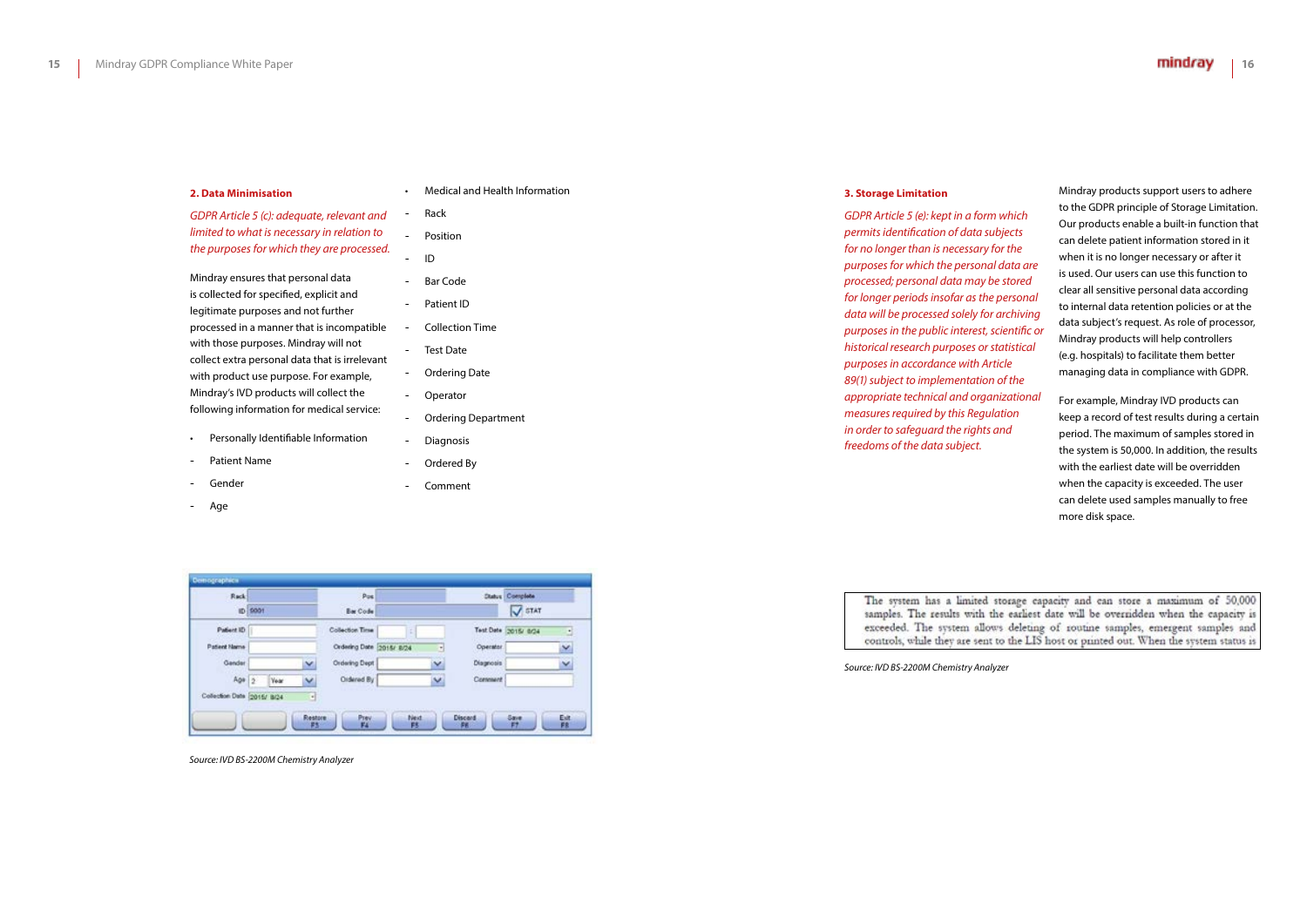#### **4. Integrity and Confidentiality**

*GDPR Article 5 (f): processed in a manner that ensures appropriate security of the personal data, including protection against unauthorised or unlawful processing and against accidental loss, destruction or damage, using appropriate technical or organisational measures.*

Mindray always highly values the security of the personal data. Mindray ensures that all personal data will be protected against unauthorised or unlawful processing and against accidental loss, destruction or damage. In Mindray, we take a layered approach to security – using both technology and managerial methods.

For example, Mindray MIS products have a Patient Data Management System to manage and protect patient data records. A patient data record consists of the following information:

- Patient basic information and exam data
- Image files
- Report

An exam record consists of all information and data of one exam. An exam record consists of the following information:

- · Patient basic information and exam data
- · Image files
- $\bullet$  Report
- NOTE:  $-1$ DO NOT use the internal hard drive for long-term image storage. Daily backup is recommended. External storage media is recommended for image archive
	- $\mathcal{D}$ The system patient database space is limited, please back up or clear patient data in time
	- Mindray is not responsible for lost data if you DO NOT follow suggested  $\mathbf{x}$ backup procedures.

In order to better manage the records, the Patient Data Management System supports users to save, edit, delete and transfer patient data. Furthermore, the MIS products have Access Control which sets two different types of user accounts : Administrator and Operator.

• Administrator

The system administrator can view all patient data, such as patient information, image and report, etc;

**Operator** 

The operator can only view the exam information saved in the system and operated by himself or herself, such as patient information, image and report, etc. The operator cannot view the exam data operated by others.

Login to the system requires a correct password to identify your account type. This safety control is to prevent improper use for the system. Meanwhile, Mindray also notifies users that their password is sensitive and suggests to change it when logging into the system for the first time.



*Source: DP-50/DP-50T Digital Ultrasonic Diagnostic Imaging System*

#### **5. Accountability**

*GDPR Article 5: the controller shall be responsible for, and be able to demonstrate compliance with, paragraph 1.*

According to GDPR, Mindray implements not only internal and publicly-facing policies, records and notices, but also technical measures, and fundamental personnel and strategic changes to their processing operations. In the product research and development phase, Mindray performs Privacy by Design (PbD) work processes to enhance the comprehensive

data protection mechanism. For example, Mindray products provide log functioning to record system activities. The system activities, including failures, abnormities and technical alarms, is stored in the log. The user can export the log for maintenance purposes. This function can prevent unauthorised use of products and data breach incidents. The system log records in detail all system activities of the products so that it is convenient for medical professionals to trace any improper operations.



*Source: PMLS BeneView T5/Bene View T8/BeneView T9 Patient Monitor*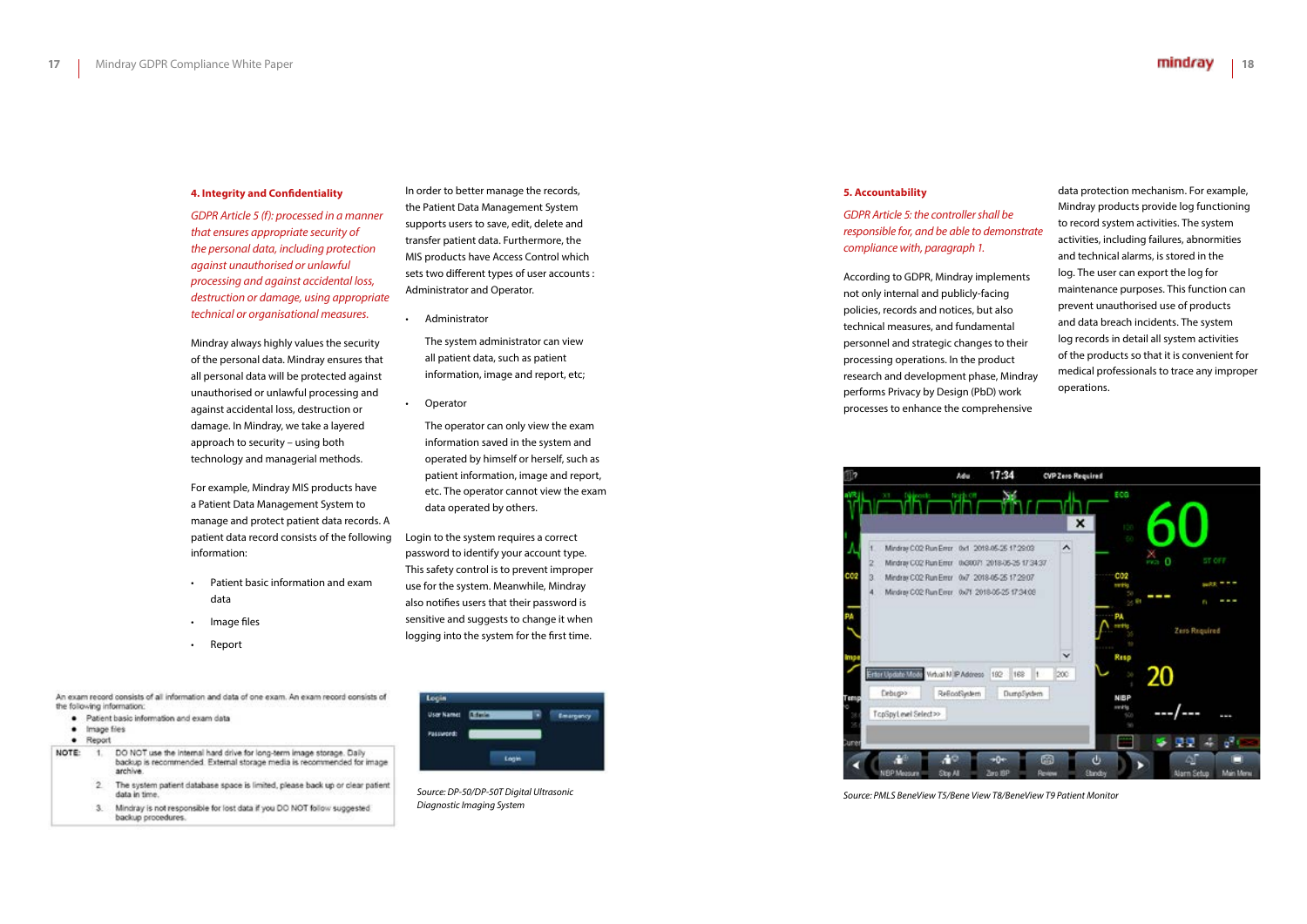#### **GDPR Rights of the Data Subject**

The incoming GDPR will provide data subjects with enhanced rights over the use of personal data. Through these rights, data subjects can make a specific request and be assured that personal data is not being misused for purposes other than the legitimate purpose for which it was originally provided. Mindray always puts the user's needs in top priority while pursuing advanced technology. To help you better understand Mindray's efforts, we explain it specifically as following :

#### **1. Right of access by the data subject**

*GDPR Article 15: the data subjects shall have the right to obtain from the controller confirmation as to whether or not personal data concerning him or her is being processed, and, where that is the case, access to the personal data.*

Mindray products can facilitate our users, namely the controllers, taking appropriate measures to provide information relating to processing of personal data in a concise, transparent, intelligible and easily accessible form. Mindray products are able to generate a standard electronic report automatically, which demonstrates what data will be collected and how to process it.

For example, Mindray IVD products can generate a report for patients that consists of three parts. The first part is patient information used for identification purposes. The second part is testing parameters and results. The third part is relevant information used for audit trail. There is a sample report as follows :

*Source: IVD BS-2200M Chemistry Analyzer*

#### **2. Right to rectification**

*GDPR Article 16: the data subject shall have the right to obtain from the controller without undue delay the rectification of inaccurate personal data concerning him or her. Taking into account the purposes of the processing, the data subject shall have the right to have incomplete personal data completed, including by means of providing a supplementary statement.*

According to GDPR, data subjects have the right to obtain from the controller without undue delay the rectification of inaccurate personal data concerning him





or her. Hence, Mindray has designed the system function correspondingly to help the controller respond to the data subject's enquiry in a timely fashion and enable to make rectifications accordingly.

Mindray MIS products design iStation module which is a patient data management system. It is easy for users to manage and rectify patient data, including basic patient information, exam information, image files and reports.

When select a specific patient in the Patient List, you can perform the following functions from the drop-down menu.

| $\overline{32}$          | Mile 3<br>DOI 54/05/1986<br>O Years O Munths O Days | <b>Quick Register</b> | <b>Workfor</b> |
|--------------------------|-----------------------------------------------------|-----------------------|----------------|
| <b>VAS</b><br><b>URD</b> | SMP<br>PED.                                         | <b><i>BREAST</i></b>  |                |
|                          | <b>Bef.Physician</b>                                | ¥                     |                |
|                          | <b>Disgnostician</b>                                | ÷                     |                |
|                          | Operator                                            | Admin.<br>٠           |                |
|                          | Accession #                                         |                       |                |
|                          | Comment                                             |                       |                |
| mHg                      |                                                     |                       |                |
| mH <sub>0</sub>          |                                                     |                       | ÷              |

*Source: DP-50/DP-50T Digital Ultrasonic Diagnostic Imaging System*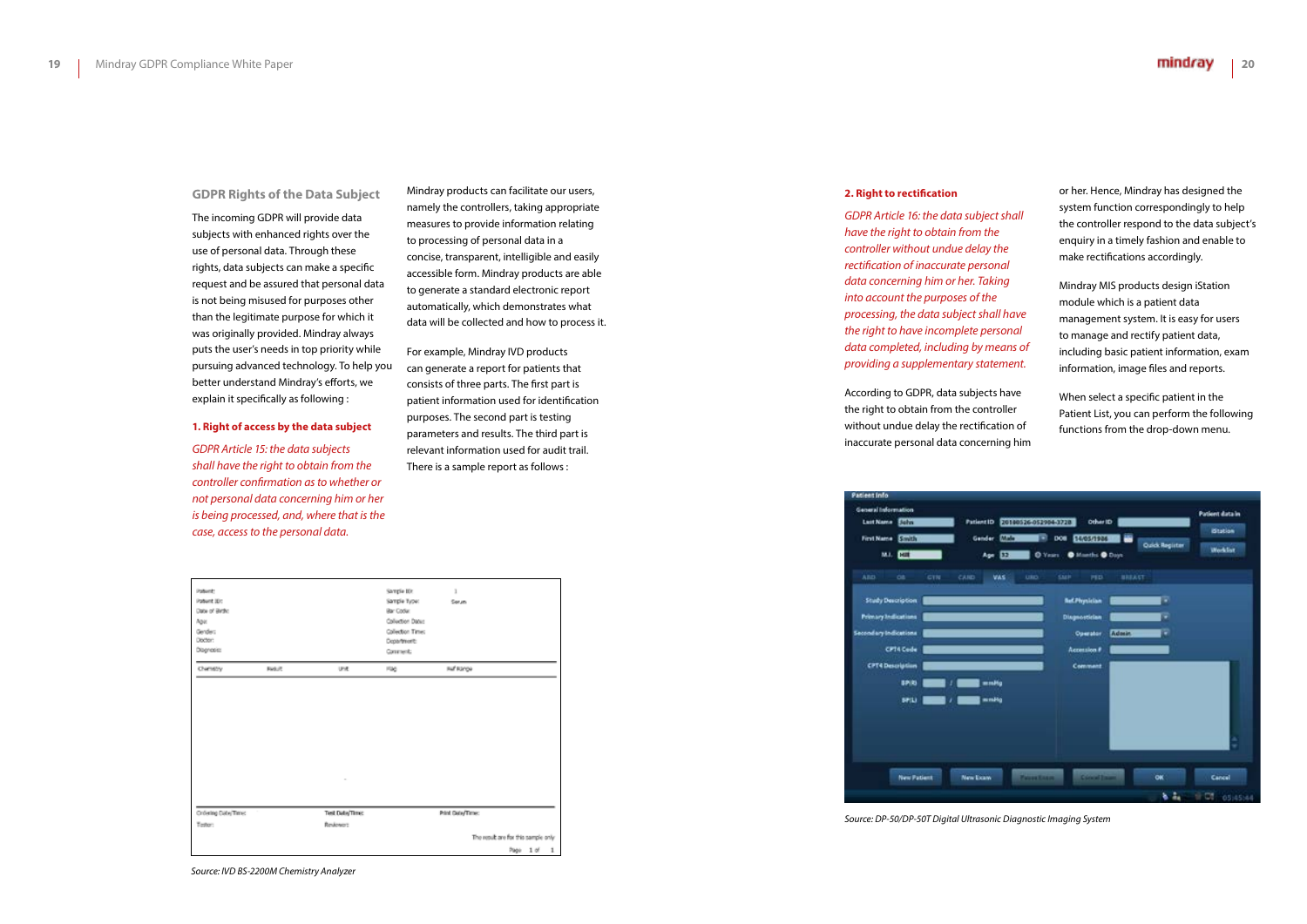#### **3. Right to erasure (Right to be forgotten)**

*GDPR Article 17: the data subject shall have the right to obtain from the controller the erasure of personal data concerning him or her without undue delay and the controller shall have the obligation to erase personal data without undue delay…*

#### mindray **22**

To help the controller comply with the right to erasure, Mindray products provide functions to erase personal data correspondingly. For example, IVD and MIS products can support our users to erase the data that is no longer needed for its original purpose or the user withdraws their consent.

| ID.                  | <b>Name</b>      | Exam T., Exam Date/Time      |                       |    | Image Clip:     | Exam State Gender Apr |             |      |
|----------------------|------------------|------------------------------|-----------------------|----|-----------------|-----------------------|-------------|------|
| 20180526-052904-3728 | John Smith Hill  | <b>ABD</b>                   | 26/05/2018 05:45:44   | Ŧ. | ۰               | Active                | Male:       | 3274 |
| 20180526-045344-3729 | <b>Shang san</b> |                              | 5/2018 04:53:44       | ٠  | ٠               | <b>Ked</b>            | UWAN        |      |
| 20180525-050637-3729 |                  | <b>Coll Review Image</b>     | 1/2018 05:06:57       | ٠  | n               | End                   | Unkn.       |      |
| 20180524-003553-3728 |                  | Patient Info                 | 5/2014 00:35:53       | ٠  | ۰               | Paused                | Unkn        |      |
| hàih                 |                  | <b>Reniew Report</b>         | 1201106-015           | ٠  | ŭ               | End                   | Unkn        |      |
| w                    | <b>KKK</b>       | <b>C</b> Delete Exam         | 5/2018 14/14:39       | ۰  | ۰               | <b>End</b>            | Unkn        |      |
| <b>EEE</b>           |                  |                              | 1/2018 14:10:55       | ٠  | ń               | Erick                 | Unkn.       |      |
| 20180516-114326-3723 |                  | <b>O. Backup Exam</b>        | 1/2018 11:43:28       | ٠  | ĭ               | Pained                | Uvikn       |      |
| 20180518-072713-3728 |                  | G)<br><b>Tassassa Excess</b> | 5/201807/27/12        | ٠  | e               | <b>Paused</b>         | Unkn.       |      |
| 20180315-091139-3728 |                  | <b>C. Send Exam.</b>         | 1/2018 09:11:39       | z  | ó               | End                   | Unkn.       |      |
| 20180515-080001-3729 |                  |                              | 5/2018 08:00:01       | ٠  | ۰               | Passed                | Unkn        |      |
| 20180515-075120-3729 |                  | o<br><b>Activate Exam</b>    | 1/2018 07:51:20       | э  | ñ               | End                   | Units.      |      |
| 20180515-072809-3729 |                  | <b>W.I. Continue Exam</b>    | 5/2010 07:26:09       |    | ō               | Eral                  | Unkn        |      |
| 20180510-153321-1729 | ,,,              | 480                          | 10/05/2018 15:33:21   | ,  | ı               | End                   | Unkn.       |      |
| 30180510-141229-3728 |                  | SMP                          | 10/05/2018 14:12:29   |    |                 | End                   | Unkn        |      |
| 20180510-141028-3729 | PDF              | SMP                          | 10/05/2018 14/10:32   |    |                 | End                   | Unkn.       |      |
| 4 み                  |                  |                              |                       |    |                 |                       |             |      |
| 1 Hours              |                  | ≡≡                           |                       |    |                 |                       |             |      |
|                      |                  | <b>Rew Fram</b>              | <b>Edent AT Frame</b> |    | Quary, Retrieve |                       | <b>Fair</b> |      |

*Source: DP-50/DP-50T Digital Ultrasonic Diagnostic Imaging System*

*Source: PMLS BeneView T5/Bene View T8/BeneView T9 Patient Monitor*

#### **4. Right to data portability**

*GDPR Article 17: the data subject shall have the right to receive the personal data concerning him or her, which he or she has provided to a controller, in a structured, commonly used and machine-readable format and has the right to transmit that data to another controller without hindrance from the controller to which the personal data has been provided…*

Mindray designs a pre-set function to ensure a data subject's right to data portability. It is easy to transfer or export standard report for data subjects. Mindray products provide multiple methods to facilitate data portability.



The Mindray PMLS products can transfer or export patient data through the internet, USB disk or CF storage card. Mindray designs this function for connectivity purposes to facilitate medical staff. PMLS products have the following functions:

• Validated measurement data can be easily transmitted to an EMR system via Mindray's eGateway server, both through WiFi and wired connections;

• Manual input (LOC, pain level, glucose, I/O fluid, etc.) and Modification (patient position, NIBP location, Temp position) can be added before transmission to network;

• Data can be transferred through a USB connection.